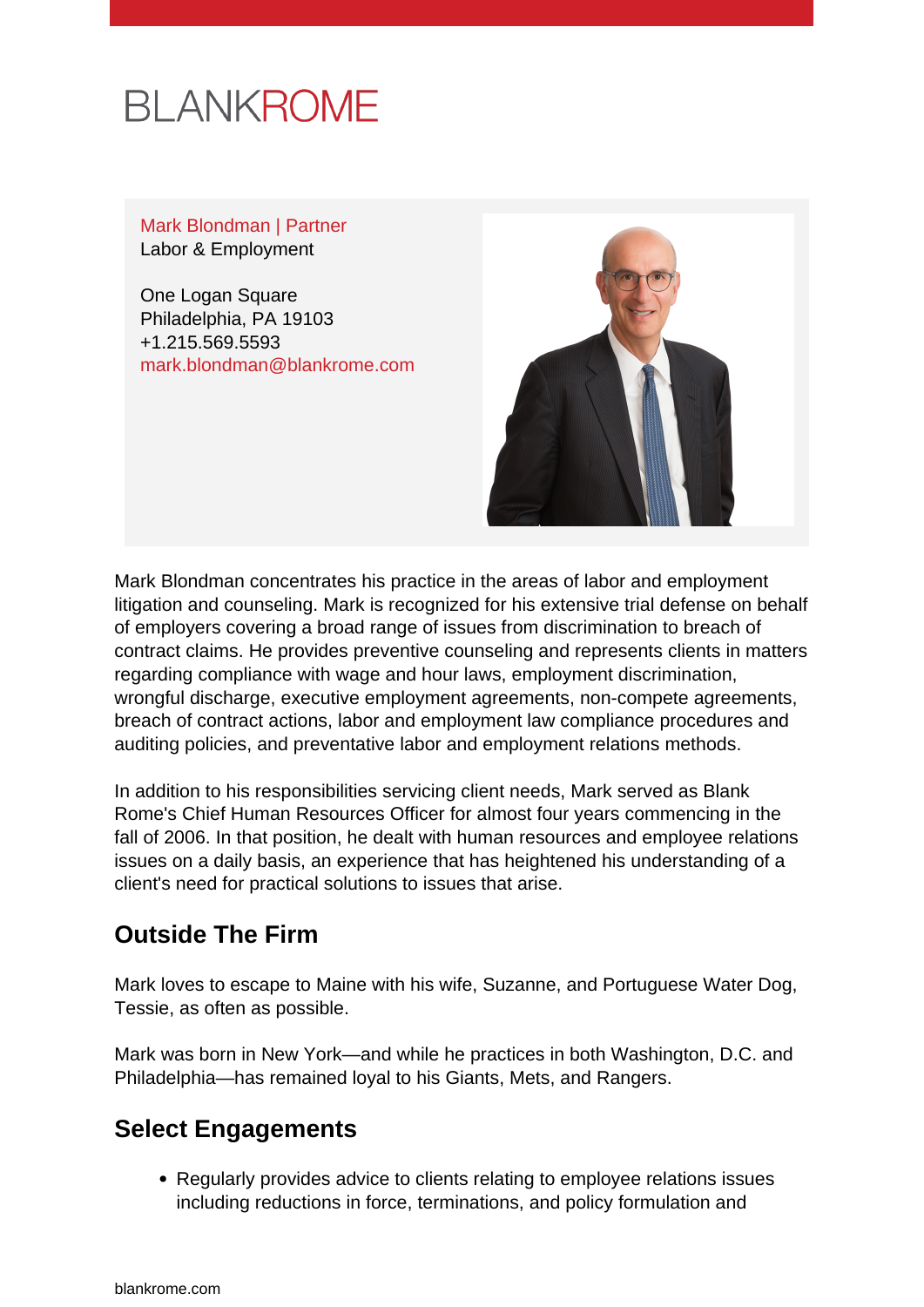implementation.

- Has negotiated numerous executive employment agreements, including compensation arrangements and post employment restrictions, e.g., noncompete and non-solicitation agreements.
- Representing a telecom company in a class action filed by EEOC alleging violations of ADEA.
- Representing two employers in collective action FLSA lawsuits alleging failure to pay overtime and retaliation in the United States District Court.
- Represented numerous employers before EEOC and state administrative agencies relating to Charges of Discrimination alleging religious, age, gender, and race discrimination.

# **Admissions**

- Pennsylvania
- New Jersey
- United States Court of Appeals for the Third Circuit
- U.S. District Court Eastern District of Pennsylvania
- U.S. District Court Northern District of Texas
- District of Columbia
- Missouri
- U.S. District Court Western District of Michigan
- United States Court of Appeals for the Eighth Circuit
- United States Court of Appeals for the First Circuit

### **Memberships**

- American Bar Association
- Philadelphia Bar Association
- Pennsylvania Bar Association
- Temple Rodef Shalom
- University of Pennsylvania

# **Education**

- University of Pennsylvania, BS, cum laude
- University of Kansas School of Law, JD
- Cornell University, MS

# **Recognitions**

- 2009–20221, Employment Law Management and Labor Law Management in Philadelphia, listed in The Best Lawyers in America©
- 2020, listed in Capital Pro Bono Honor Roll
- 2009, 2011 "Top Employer Defense Attorney," listed in Washingtonian magazine